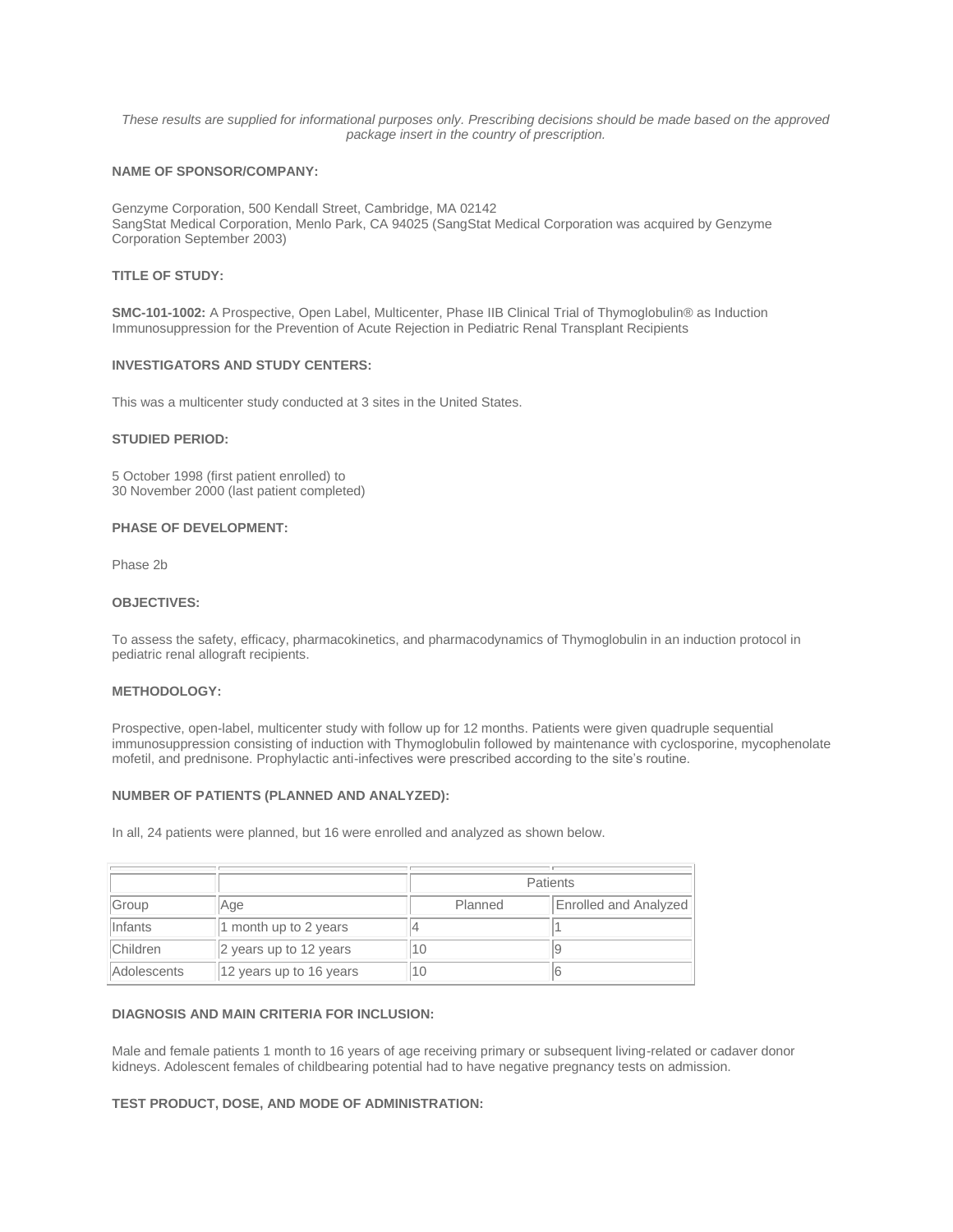Thymoglobulin® 2.0 mg/kg administered intravenously (IV).

## **REFERENCE THERAPY, DOSE AND MODE OF ADMINISTRATION:**

Not applicable.

### **DURATION OF TREATMENT:**

Up to 10 days

## **CRITERIA FOR EVALUATION:**

### **Criteria for Evaluation – Efficacy (Secondary Endpoints):**

**-**Patient and graft survival rates. -Incidence, severity, and timing of acute rejection.

### **Criteria for Evaluation – Safety (Primary Endpoint):**

Drug-related adverse events (AEs), infections, and malignancy assessed 12 months after transplantation.

# **STATISTICAL METHODS:**

## **Statistical Methods - Patients:**

Demographic information and baseline characteristics were summarized using descriptive statistics (mean, median, standard deviation, minimum, and maximum) for continuous variables, and counts and percents for categorical variables. For the analysis of efficacy, patients not able to complete a full course of Thymoglobulin therapy were excluded.

#### **Statistical Methods - Efficacy:**

Patient and graft survival rates were tabulated. Twelve months after transplant, the acute rejection rate was calculated and summarized descriptively using the Kaplan-Meier method, and two-sided 95% confidence intervals (CI) were generated.

#### **Statistical Methods - Safety:**

Initially, AEs were coded by the modified COSTART dictionary, but later MedDRA 4.0 was used for system organ class because of an upgrade in the safety department data collection system. AEs were summarized by relationship to study drug and by severity. Infections and malignancies were AEs of particular interest. Serious adverse events (SAEs), AEs leading to discontinuation, and deaths were summarized.

# **SUMMARY / CONCLUSIONS**

#### **Summary / Conclusions - Patients:**

A total of 16 patients were enrolled and studied. Two patients failed to complete the 12-month follow up: 1 died and 1 suffered graft loss.

The mean age of patients at the time of transplantation was 10.9 years (range:  $1.2 - 17.8$  years), 63% of patients were male, and 88% were Caucasian.

#### **Summary / Conclusions - Efficacy Results:**

Data set analyzed: all patients who completed the full course of Thymoglobulin therapy (n=14). One patient was excluded because the patient missed the fourth infusion, and another was excluded because the patient discontinued after the second infusion on account of hyperacute rejection unrelated to study drug.

One patient died on study (see Safety Results for additional information). One patient had a graft loss due to infection that resulted in retransplantation. Nine patients had at least 1 rejection episode; the rejection episode(s) for 8 of these patients were confirmed by kidney biopsy. All rejection episodes were mild or moderate in severity.

| <i><b>Nariable</b></i>      | Result as n (%) | Confidence Interval<br>$\frac{10}{6}$ |
|-----------------------------|-----------------|---------------------------------------|
| Patient survival at 1 year* | 13(93)          | $59 - 99$                             |